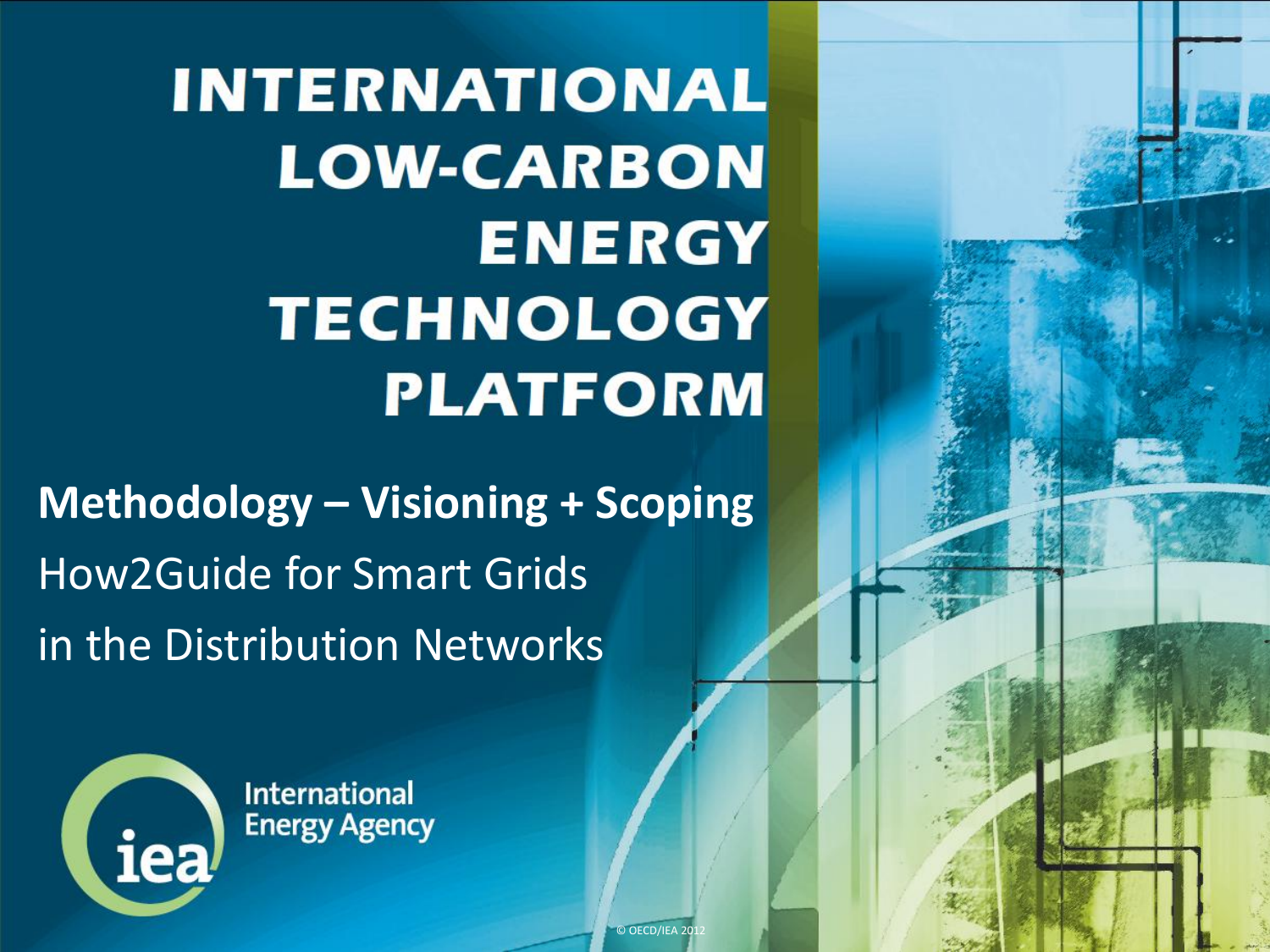

## **How2Guides**

· Develop technology specific guidance for national level policymakers on development and implementation of national technology strategy.

**TERNATIONAL LOW-CARRON** FNFRGY **TECHNOLOGY** ATEORN

#### **How2Guide recap:**

- Target audience: Roadmap programme manager
	- Enable engagement with technical specialists
- Identify all salient considerations:
	- Issue
	- Impacts
	- Solution options
	- Relevant stakeholder
- Provide methodological guidance:
	- How to develop a roadmap
	- How to implement a roadmap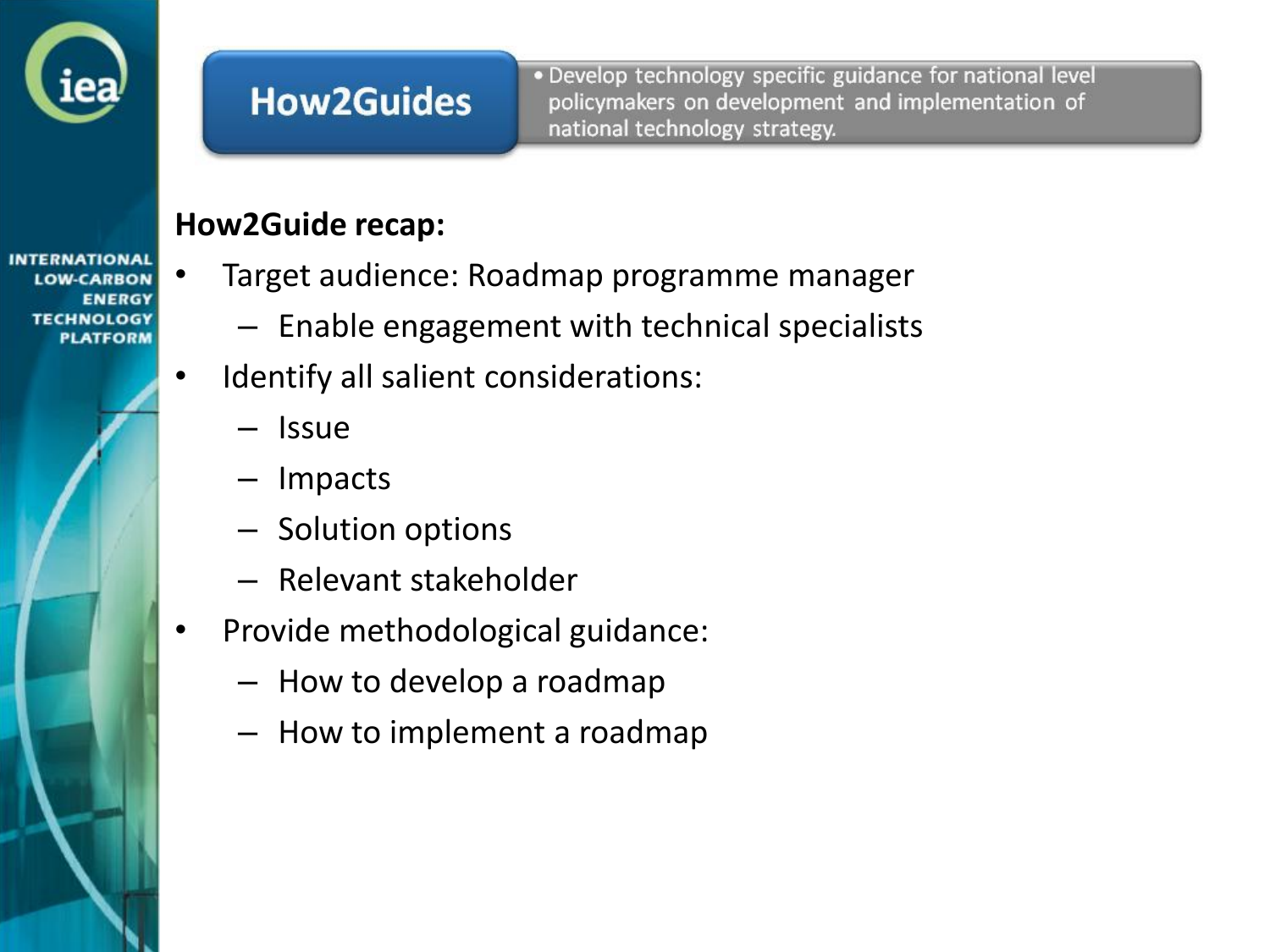

### **How2Guides**

. Develop technology specific guidance for national level policymakers on development and implementation of national technology strategy.



Customise for national level Customise for smart grids considerations

**Recurring**  $(1-5$  years)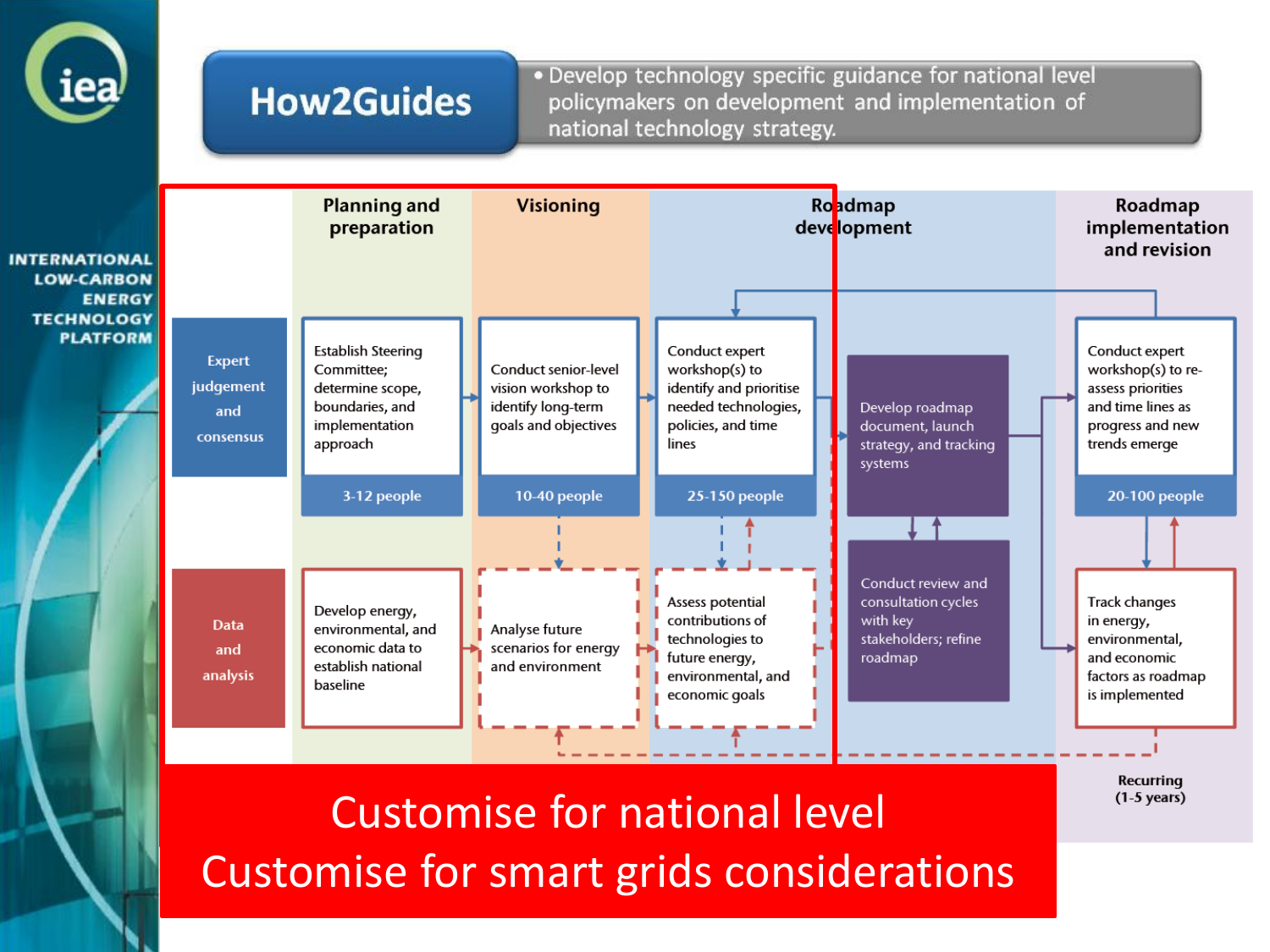

**INTERNATIO LOW-CARE** ENE **TECHNOL** 

## **How2Guides**

. Develop technology specific guidance for national level policymakers on development and implementation of national technology strategy.

| <b><i>INATIONAL</i></b><br>W-CARBON<br><b>ENFRGY</b><br><b>CHNOLOGY</b><br><b>PLATFORM</b> | <b>Step</b>      | <b>What</b>                                                                                                                                          | <b>How</b>                                                         |
|--------------------------------------------------------------------------------------------|------------------|------------------------------------------------------------------------------------------------------------------------------------------------------|--------------------------------------------------------------------|
|                                                                                            | Planning +Prep   | Establish governance structure<br>$\bullet$<br>Baseline research<br>$\bullet$<br>Scope + Boundaries<br>$\bullet$                                     | <b>Steering</b><br>committee                                       |
|                                                                                            | <b>Visioning</b> | Long term goals<br><b>Objectives</b><br>$\bullet$<br>Target setting<br>$\bullet$                                                                     | <b>Steering</b><br>committee<br>Workshops                          |
|                                                                                            | RM development   | <b>Identify issues</b><br>$\bullet$<br><b>Understand issues</b><br>$\bullet$<br>Define solutions<br>$\bullet$<br>Stakeholder engagement<br>$\bullet$ | <b>Steering</b><br>committee<br>Workshops<br>Wider<br>consultation |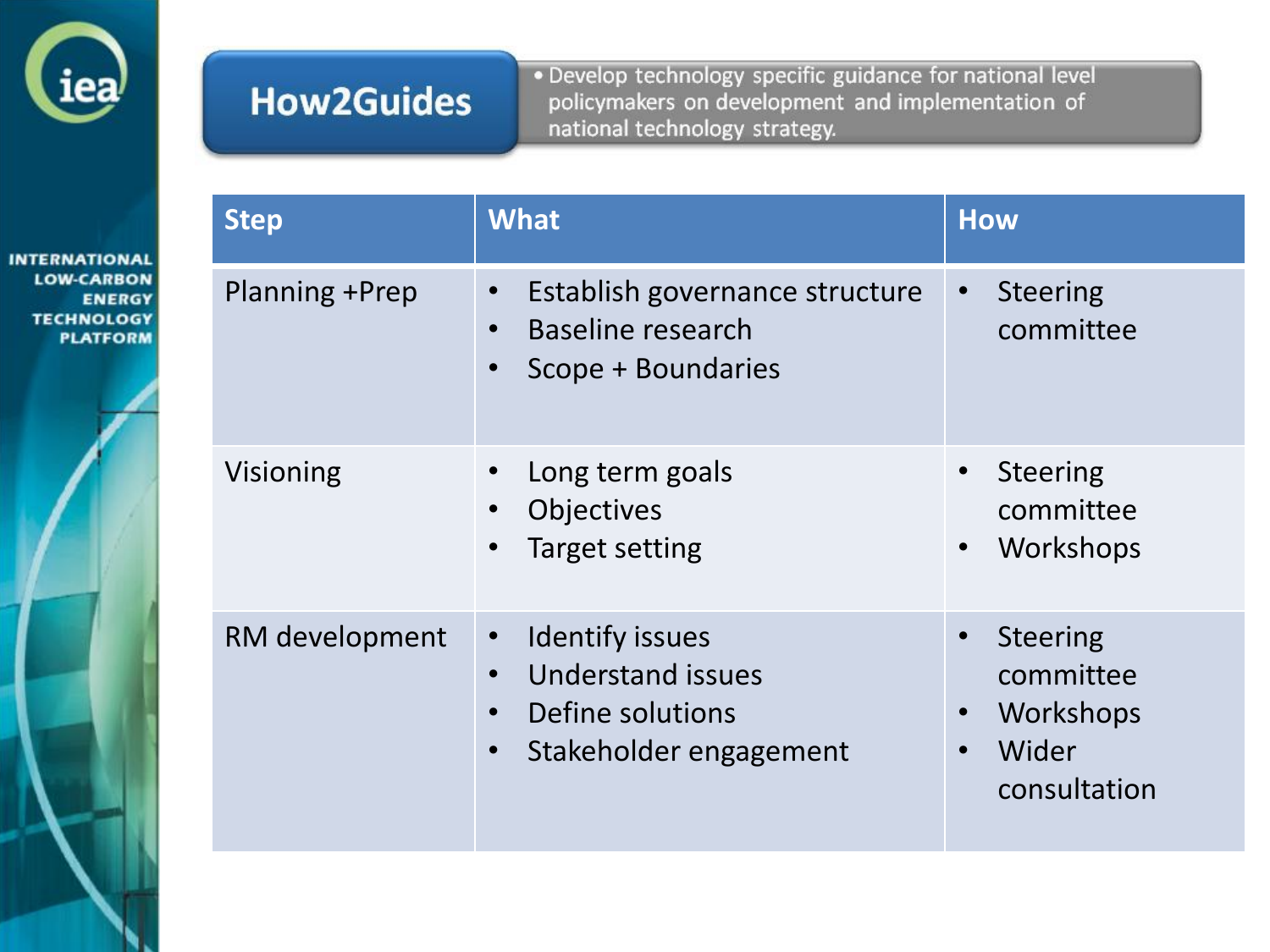

# **Discussion topics**

#### **Planning and preparation:**

- What baseline research is required at the outset?
	- System assessment?
	- Technology?
	- Policy?
	- Market design?
	- How does one address data gaps?
	- How is this collected what is your experience?
	- How long should this take?
- Scope + Boundaries
	- We know the project cannot be limitless, but how do we constrain the scope?
	- What parameters decide scope, or set the boundaries?
	- How is this decided? By whom?
	- How long should this step take to develop?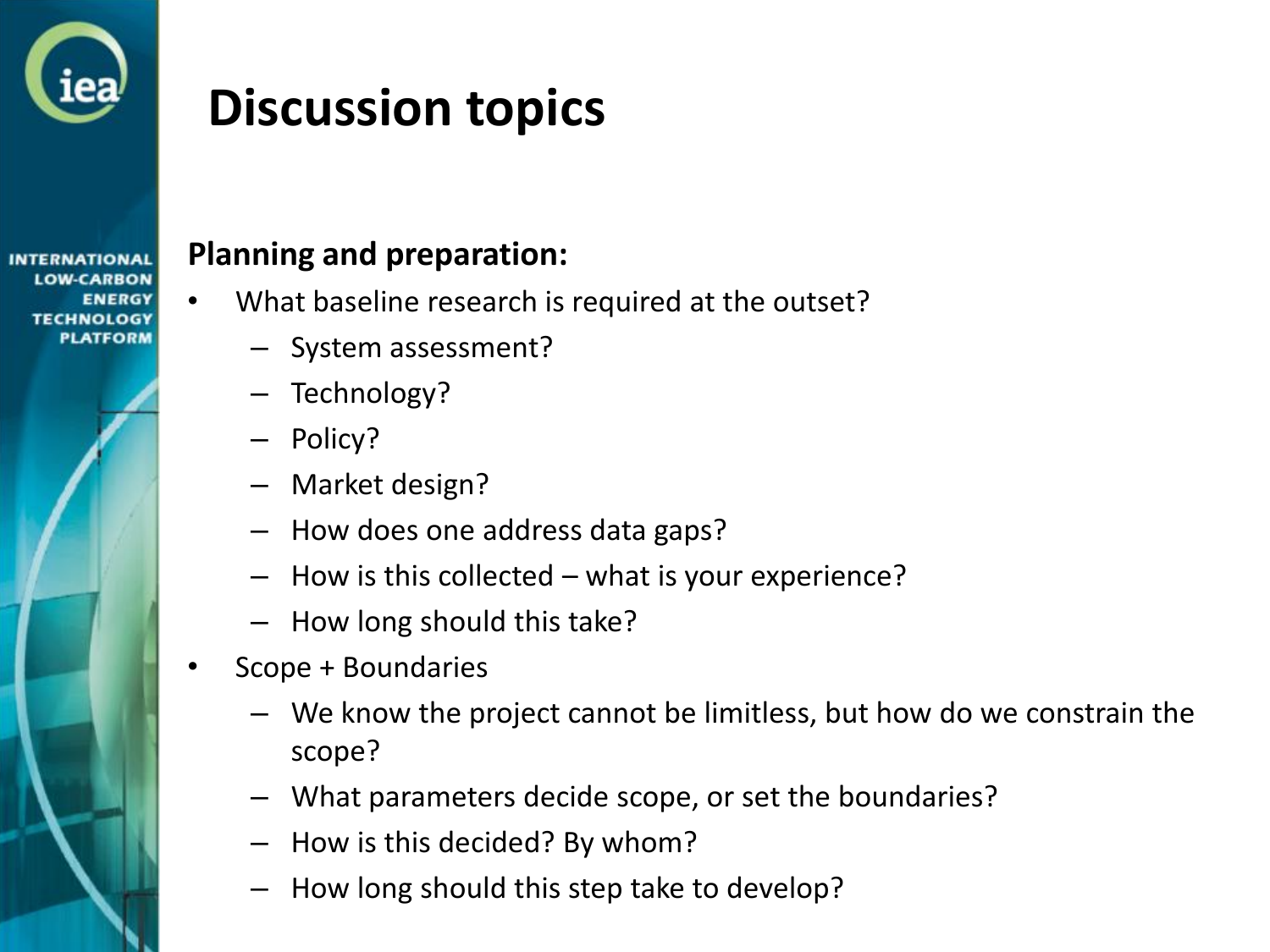

# **Discussion topics**

**ENERGY TECHNOLOGY** 

### **Visioning (Setting goals, objectives, targets):**

- What metrics make for suitable Smart Grid targets?
- What are NOT suitable for Smart Grids?
- Are these easily measureable?
- How to package objectives to achieve positive engagement?
- How is this decided? By whom?